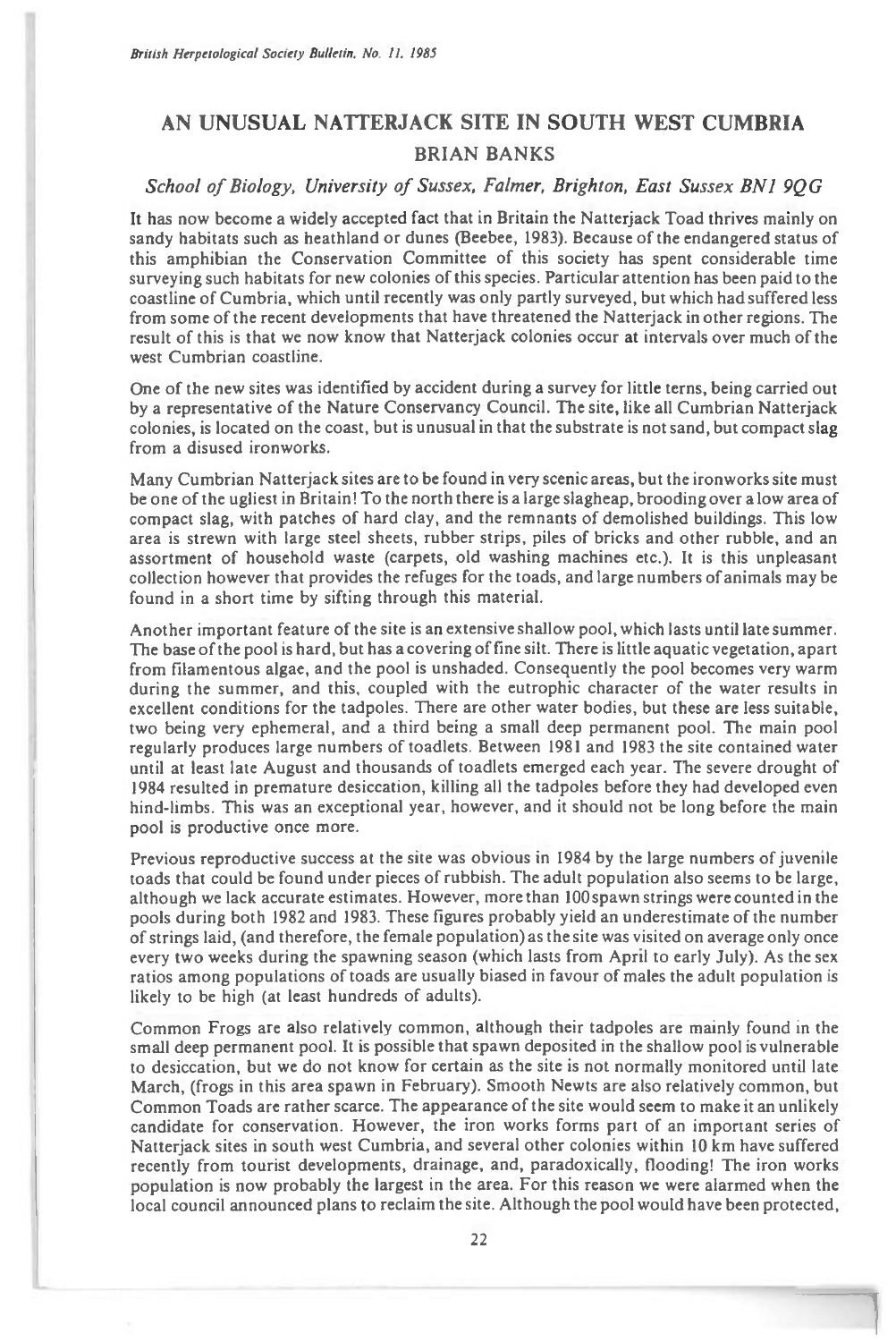

## **PLATE 1**

View of the iron works, with the main pond in the mid-ground (half full), with the slag-bank behind, and low rubbish strewn area in foreground.

Millom iron works in mid-summer, with the main pond in the mid-ground dessicated to about half of its total flood area. Note the slag-bank in the rear, and the low rubbish strewn area in the foreground.



## PLATE<sub>2</sub>

New breeding site located in 1984. Tadpoles were found in desiccating puddles under a piece of tin, while numerous adults and juveniles were found under the rubbish also.

ï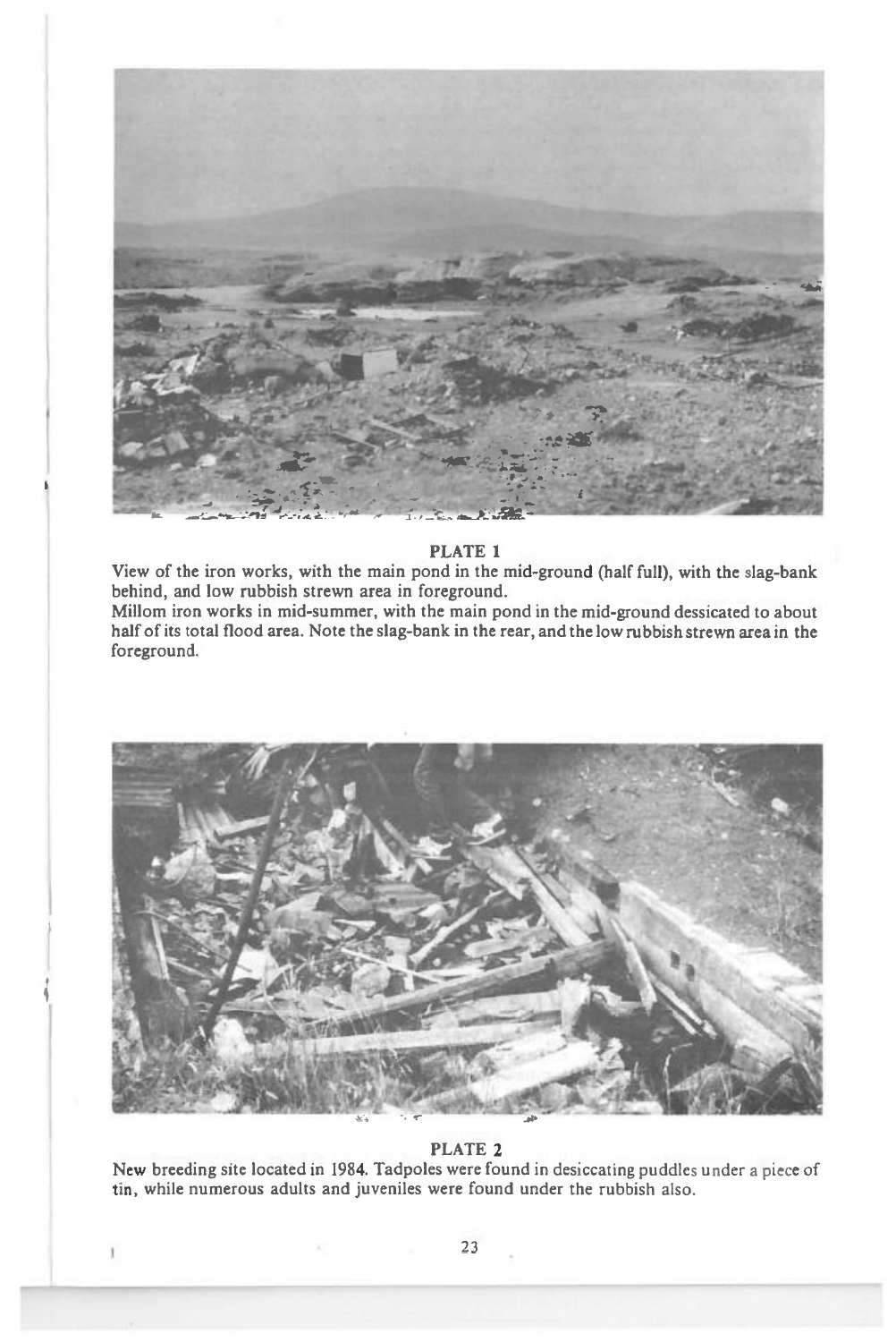

#### **PLATE** 3

1

I

Adult Natterjack. Note the pebble-sized pieces of slag that make up the substrate on the low area. Note also the spare vegetation cover.

the sparsely vegetated soil would have been fertilised to produce a thick turf, and trees were to have been planted in the vicinity of the pool. We feared that this would make the terrestrial habitat more favourable to Common Toads, and lead to greater competition between the tadpoles of the two toad species. Under such circumstances the Natterjack usually comes off worst (Heusser, 1971 and 1972; NCC, 1983). The rubbish was also to have been removed, depriving the Natterjacks of some of their terrestrial refuges.

Fortunately, because of financial constraints, the plan had to be abandoned, and it now looks as if the pool and surrounding flat area are to be scheduled as a site of special scientific interest by the NCC. This should allow conservationists to have a greater influence in the future management of the land, giving the Natterjack population a more secure future.

One moral of this tale is that thriving colonies of Natterjacks are not restricted to sandy terrain (and similar findings have been made by Andren and Nilson in Sweden, where the species thrives on rocky islands). It is therefore worthwhile that any coastal site, no matter how unlikely, should be carefully surveyed if this rare amphibian is known to be in the area. There are at least two other iron works on the Cumbrian coast, and small numbers of Natterjacks have been found very close to one of them. More thorough survey of these areas may yet yield other exciting finds. One problem is that the conservation committee has few representatives who are able to survey this area frequently. We would therefore welcome help from anyone who would be willing to monitor the existing populations and survey for new sites. Willing volunteers should contact the chairman of the Conservation Committee. I responded to a similar advert in 1979, and have been rewarded both by many pleasurable hours in the field, and by making many new contacts in the field of amphibian conservation.